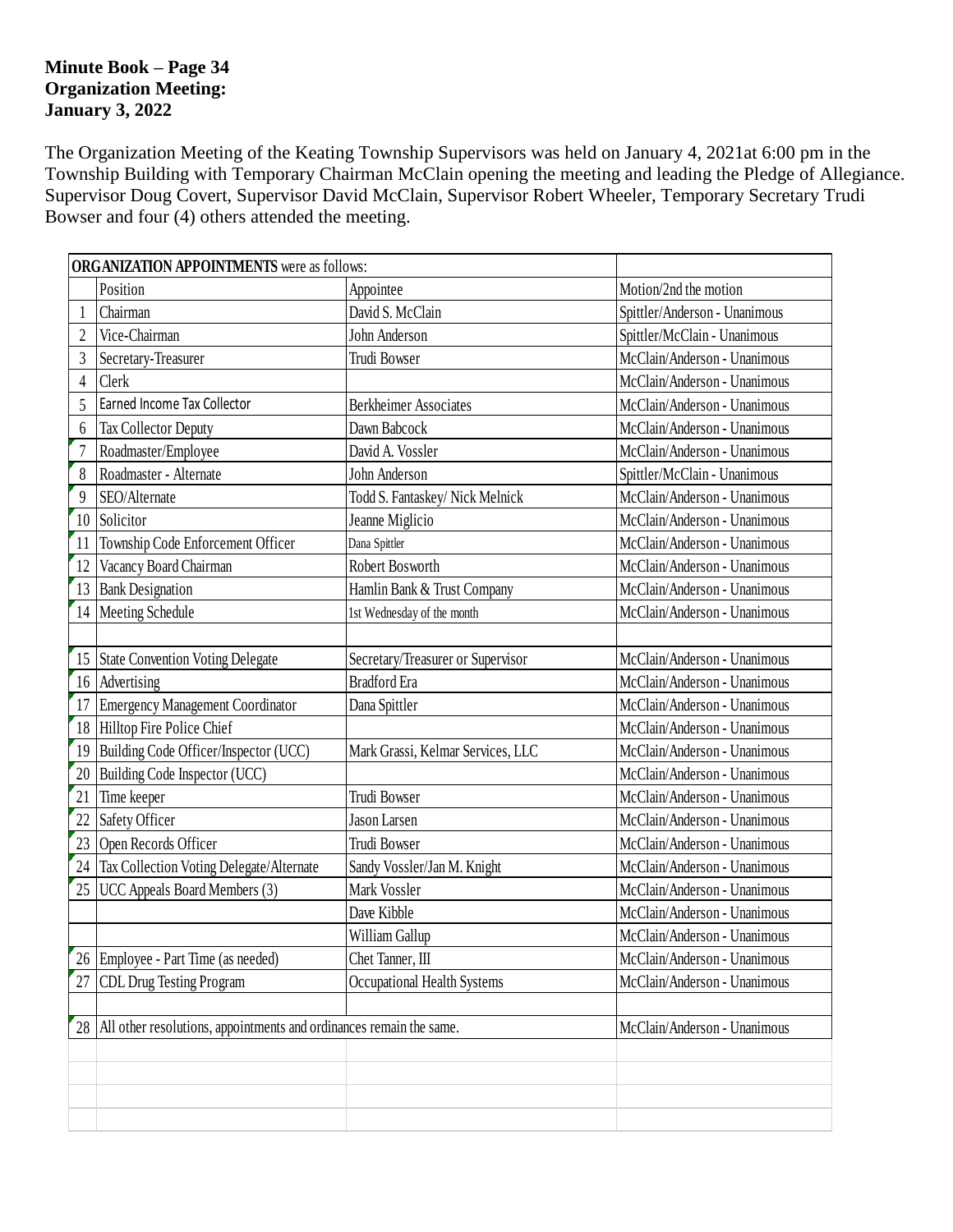#### **Minute Book – Page 35 Monthly Meeting January 3, 2022**

The Minutes of December 1, 2021 meeting were unanimously approved by motion of Supervisor McClain/2<sup>nd</sup> Anderson.

|                        | <b>GENERAL FUND</b> | <b>STATE AID</b> | <b>SEWER</b>     | Period of           |                   | 12/1/21 to 12/31/21 |
|------------------------|---------------------|------------------|------------------|---------------------|-------------------|---------------------|
| Petty Cash             | 324.43              |                  | 191.17           | <b>General Fund</b> | Receipts          | 22,106.96<br>S      |
| Hamlin-Checking        | 267,305.37          | 2,776.29         | 4,093.67         |                     | Expenses          | 152,864.97<br>S.    |
| PLIGT-Savings          | 589,585.10          | 167,445.93       | 647,248.24       |                     | Interest Incom S  | 271.14              |
| Hamlin-MM              | 1,984.20            |                  |                  |                     | Checks No.        | 9090-9113           |
| Hamlin - Impact        | 120,962.78          |                  |                  | State Aid           | Receipts          |                     |
| Hamlin - Road Bond     | 128,659.47          |                  |                  |                     | Expenses          |                     |
| NWS-Checking           |                     |                  | 58,706.83        |                     | Interest Incom \$ | 2.17                |
|                        | 1,108,821.35<br>S   | 170,222.22<br>Ś. | 710,239.91<br>\$ |                     | Checks No.        |                     |
|                        |                     |                  |                  | Sewer               | Receipts          | 237,112.53<br>S.    |
| <b>UNPAID EXPENSES</b> | 48.289.70<br>Ŝ.     | Ś                | 67,585.73<br>Ś   |                     | Expenses          | 81,164.04           |
|                        |                     |                  |                  |                     | Interest Incom    | 28.03               |
|                        |                     |                  |                  |                     | Check No.         | 3493-3506           |

**TREASURER'S REPORT** showed the following bank balances:

A motion was made by Supervisor McClain/2<sup>nd</sup> Anderson, to accept the Treasurer's Report, pending audit. Motion carried unanimously. By motion of Supervisor McClain/ $2^{nd}$  Anderson, it was unanimously agreed to pay the bills as listed on the Expense Report for a total of \$115,875.43, including Sewer Expenses of \$67,585.73.

**PUBLIC HEARD:** John Stratton had questions on the Valley Bridge. Supervisor Anderson stated the Representative Causer's office is leaning on the Fish and Game Commission. We should know in a couple of weeks if we can then apply for the GP-11 Permit.

John Stratton also stated if there was a way, we could change some of the wording on the quarterly invoices.

**BIDS:** None

# **COMMUNICATIONS:**

- 1) The PSATS news bulletin was received, Supervisor McClain noted that the 2022 IRS mileage rate increased to 58 cents per mile. 2022 Bidding Limits: Minimum purchase amount that requires advertisement for bids increased from \$21,300 to \$21,900 for 2022. In addition, the minimum purchase amount for the telephone quotes increased from \$11,500 to \$11,800 for 2022.
- 2) Township received the PSATS News Bulletin for December.
- 3) Township received Hamlin Library December report.

# **OLD BUSINESS:**

### **NEW BUSINESS:**

- 1) A motion was made by Supervisor McClain/2<sup>nd</sup> Anderson to adopt Resolution 2022-A SEO Rates. Motion carried unanimously.
- 2) A motion was made by Supervisor McClain/2<sup>nd</sup> Anderson to adopt Resolution 2022-B Solicitor as Jeanne Miglicio. Motion carried unanimously.
- 3) A motion was made by Supervisor McClain/2<sup>nd</sup> Anderson to adopt Resolution 2022-C to keep BRMC Consortium for drug testing. Motion carried unanimously.